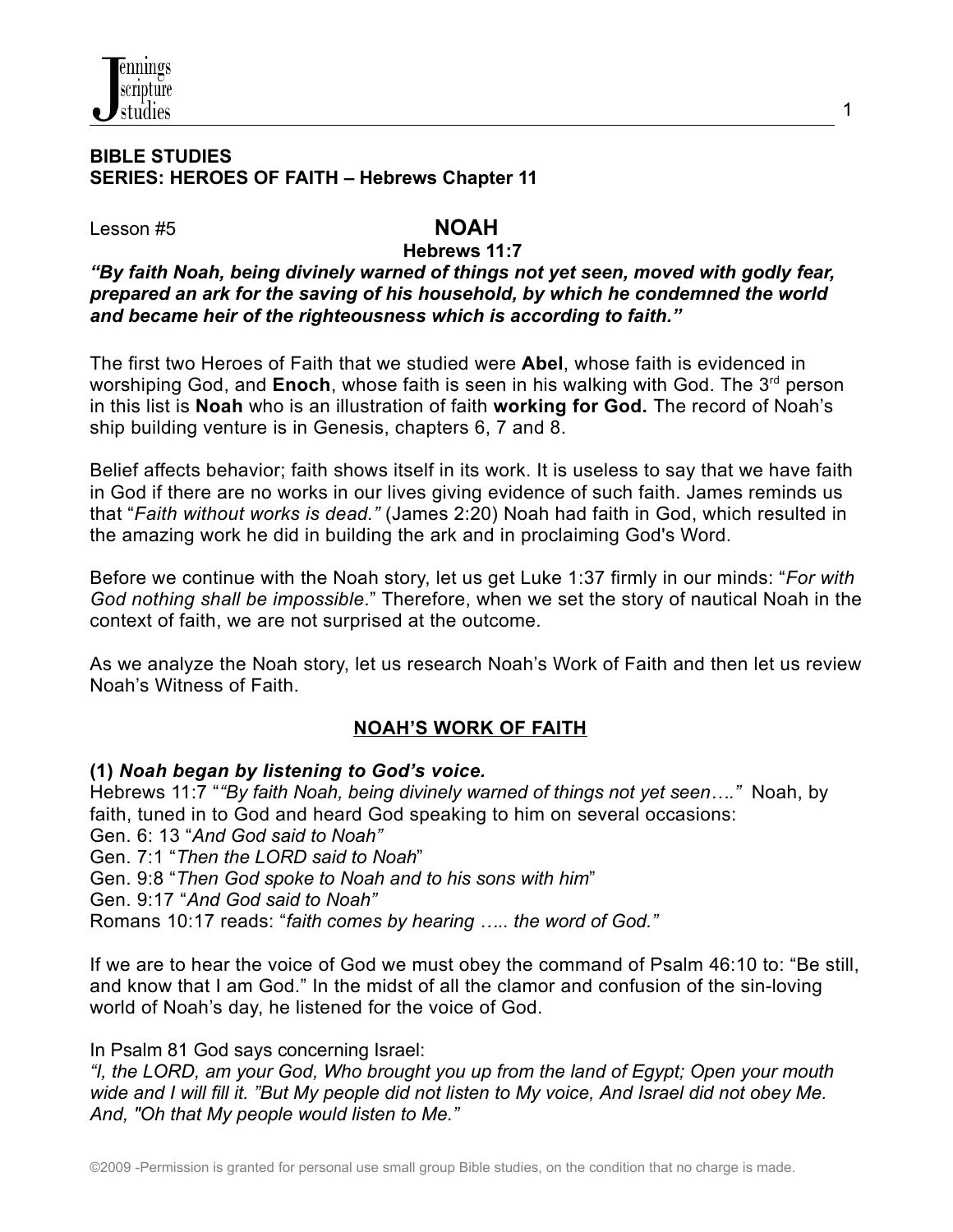God speaks to us in and through His Word. Are we hearing Him? Are we listening? We've heard it repeatedly said, "Silence is golden." As our society has become more noisy, silence has become even more golden than ever. The phrase, "a quiet time with the Lord" is used to describe a time of Bible reading and prayer. We need to "shut down", "shut up", "shut out", and "shut ourselves in" with God and His Word in meditation and prayer, in order to receive orders from Headquarters! Faith begins by listening to and obeying the voice of God in a noisy world.

## **(2)** *Noah obeyed God's orders in detail.*

In Genesis 6 we read: *"And God said to Noah ….. Make yourself an ark of gopherwood;* make rooms in the ark, and cover it inside and outside with pitch. And this is how you shall *make it….."* (Gen. 6:13-15) In the following verses God gave explicit details about how to build the first ship.

Who had ever heard of an ark, or a flood! It had never rained. Surely there must be some mistake! No, for Noah's attitude was that God had said it and that settled it! The work of faith is to accept and act upon the revelation which God has given, however contrary to human reason it may appear to be. Notice the words in Genesis 6:22 - "*Noah did everything just as God commanded him."*

Noah did not have the option of altering the design of the ark or of modifying his message of coming judgment. He was to work strictly according to God's plan and preach a noncompromised message. God's work, done in God's way, wins God's approval. Let us follow Noah's example and do "*everything just as God commanded."*

#### **(3)** *Noah did the will of God even though he was in the minority.*

In the U.S. Congress there is the position of the Leader of the Minority party. Noah was the first Leader of the Minority party! At first he stood alone – later seven members of his family joined him. But what are so few against so many?

God's people have always been in the minority. Do you remember Gideon and his 300 against a huge army? What about Samson, who empowered by the Spirit of God, killed one thousand men with a donkey's jawbone! (Judges 15:14,15)

There is a clique that you probably have heard: "God plus one is a majority." Are you the only Christian on your block, in your home, office, etc.? Remember Noah and keep living and working by faith, for Faith does the will of God even though you may be in the minority.

#### **(4)** *Noah was faithful to his task even though opposed.*

There is no doubt that Noah endured ridicule and often suffered opposition from the unbelieving citizenry. What cruel taunts he would have borne from the godless crowd around him!

The ark was 450 feet long, 75 ft wide and 45 ft. high, that means that it was nearly one and a half times the length of a football field and more than four stories high, it could hardly be hide from the ridicule of the scoffers. A huge ship on dry land will surely attract criticism. On the other hand, what better way to get attention and an audience to which to preach!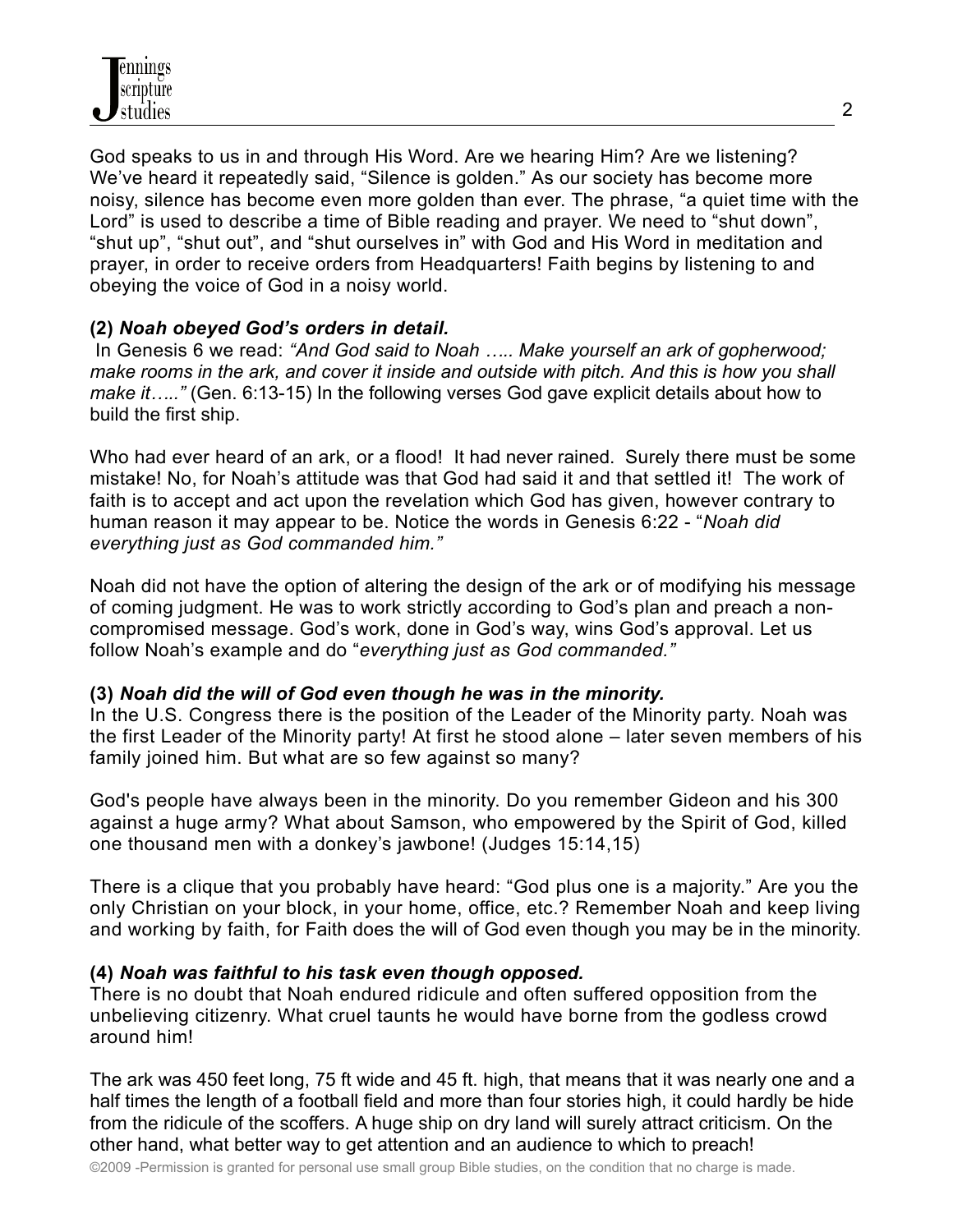Can you imagine the mockery and jeering that Noah and his boys must have faced on a daily basis as he built this huge ship? It was a hundred miles from the nearest ocean and far to big to move. No doubt they thought Noah a fool. They were too busy having their "good times" and living their lives of self-indulgence. They had no time for a "crazy old prophet." After all, it had never rained before. There had never been a flood before. All things have been like they are for many centuries. Why would we believe this old gray-haired preacher now? Here is one man and one family that could truly say, "Everyone is against us."

The Big-Boat-Builder story is a favorite object of scorn by skeptics. They are quick to dismiss "Noah's ark as a lark." Try to imagine the scorn and ridicule that Noah and his family must have endured by the citizens who watched and jeered as the ark was being built. He and his family had to have a strong faith to continue in the face of contemptuous and consistent criticism. But,

> "Faith, mighty faith, the promise sees And looks to God alone; Laughs at impossibilities and cries, 'It shall be done!'"

Paul said, "*A great and effective door has opened to me, and there are many adversaries"* (I Cor. 16:9) "The doors of opportunity swing on the hinges of opposition." Faith keeps doing God's work even though ridiculed and opposed.

# *(5) Noah warned of coming judgment.*

2 Peter 2:5 tells us that Noah was a *"preacher of righteousness*." Here is a description of the people to whom he preached: "*the LORD saw that the wickedness of man was great in the earth, and that every intent of the thoughts of his heart was only evil continually."* (Gen.6:5) While he built his ship, Noah to preached to those around him, warning them that the flood was coming and that they needed to repent and enter the ark. I'm certain that Noah was not popular!

Jonah preached to wicked people in the city of Nineveh and we read that he *"cried out and said, "Yet forty days, and Nineveh shall be overthrown!" So the people of Nineveh believed God, proclaimed a fast, and put on sackcloth, from the greatest to the least of them."* (Jonah 3:4,5)

Some heed the warnings of God, some ignore them to their eternal shame and destruction. There are those today who say "God is too good to send anyone to Hell." Perhaps in Noah's day there were those who said, "God is too good to send a flood." However, God had said in Gen. 6:13 - *"The end of all flesh has come before Me, for the earth is filled with violence through them; and behold, I will destroy them with the earth."* God never leaves Himself without a witness. Noah was God's witness in the pre-flood days. No one who lived in that time can say at the final judgment, "I did not know."

Hebrews 11:7 tells us that Noah "*prepared an ark to the saving of house,"* and that he *"became heir of the righteousness which is by faith*." As Noah and his family sailed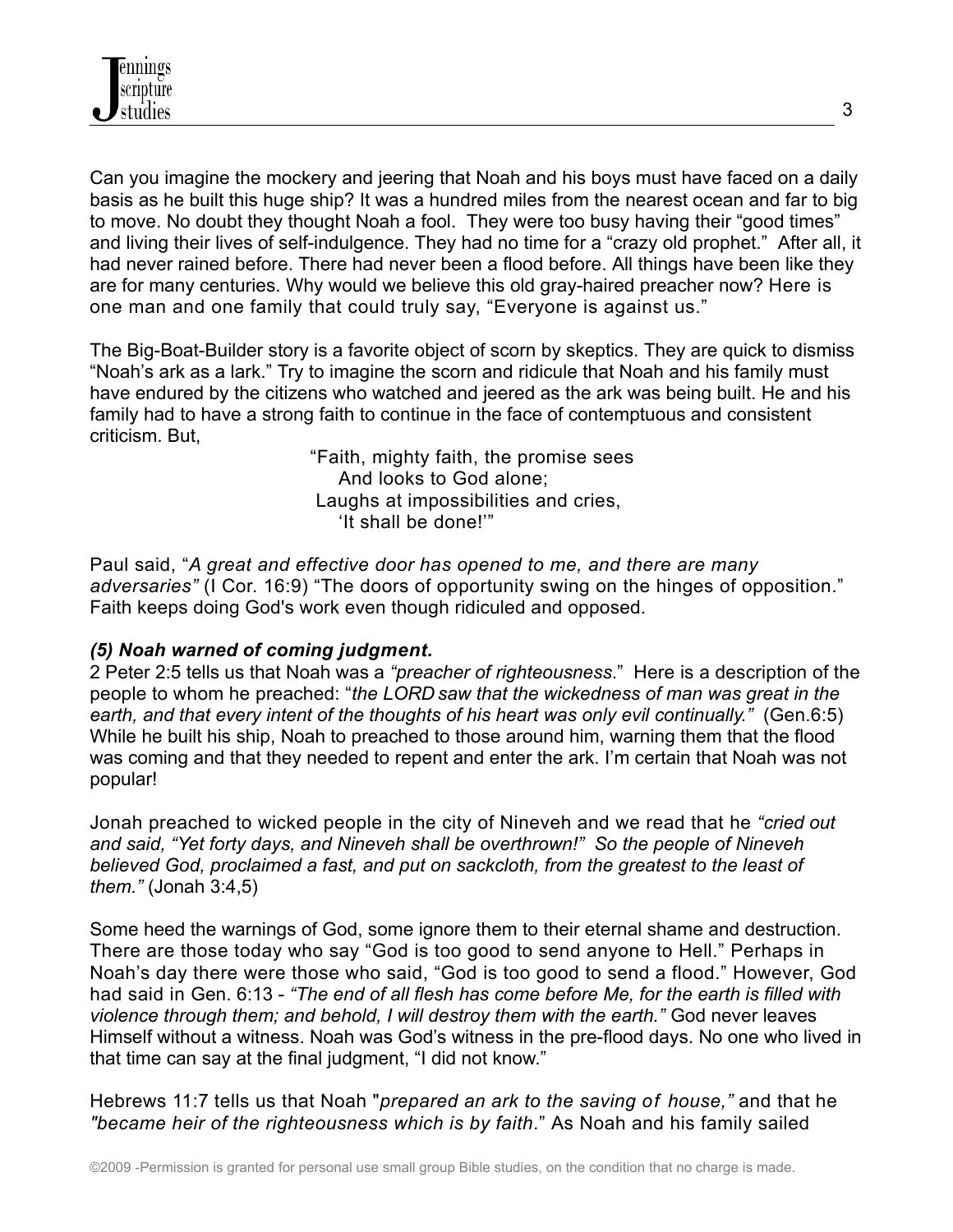

along in the ark, I am sure he looked around at his family and said, "It pays to live by faith!"

## **NOAH'S WITNESS OF FAITH**

What about Noah's faith helps bolster our faith? All of those cited in Hebrews eleven are included to demonstrate that one can live, worship, walk and work by operating on the principle of faith in any era, surrounded by any circumstance and faced with immense opposition. Notice several lessons we learn from Noah's faith that encourage us to live by faith:

## **(1)** *Noah did not waste God's grace; neither should we!*

Gen. 6:8 "*But Noah found grace in the eyes of the LORD."* The story of Noah highlights the marvelous grace of God, in saving believing Noah and his family. Why Noah found grace in the eyes of God we are not told. God's grace is the selective and elective prerogative of God alone.

We live in a day of grace, when God's offer of salvation is still being made. Titus 2:11,12 tell us about God's grace for us today: *"the grace of God that brings salvation has appeared to all men, teaching us that, denying ungodliness and worldly lusts, we should live soberly, righteously, and godly in the present age…."*

And, I Cor. 15:10 in Eugene Peterson's paraphrased translation, *The Message* reads as follows: *"…..because God was so gracious, so very generous, here I am. And I'm not about to let His grace go to waste."* Noah's witness to us is: "Don't waste God's grace!

## **(2)** *Noah was an overcomer; we can be also!*

Noah teaches us that we can be victorious in violent times. Genesis 6 describes the degenerate state of society in pre-flood days: *"The earth was corrupt before God, and the earth was filled with violence."* (Gen 6: 5, 11)

In Luke 17:26-27 Jesus said, *"And as it was in the days of Noah, so it will be also in the days of the Son of Man: They ate, they drank, they married wives, they were given in marriage, until the day that Noah entered the ark, and the flood came and destroyed them all."* Also, Paul warns Timothy and us about "*terrible times*" in the last days in 2 Timothy 3:1-9.

The story of Noah teaches us that the person of faith can be an overcomer in any environment: *"For whatever is born of God overcomes the world. And this is the victory that has overcome the world—ourfaith."* (I John 5:4)

#### **(3)** *Noah built according to God's blueprint; so should we!*

Two times we read of Noah's complete obedience. Gen. 6:22 – *"Noah did according to all that God commanded him"* and Gen. 7:5 "*And Noah did according to all that the LORD commanded him."*

No wonder the boat floated! Noah was a good shipwright – he was not a shipwrong! Why?

• He didn't argue about God's blueprints for the construction of the ark;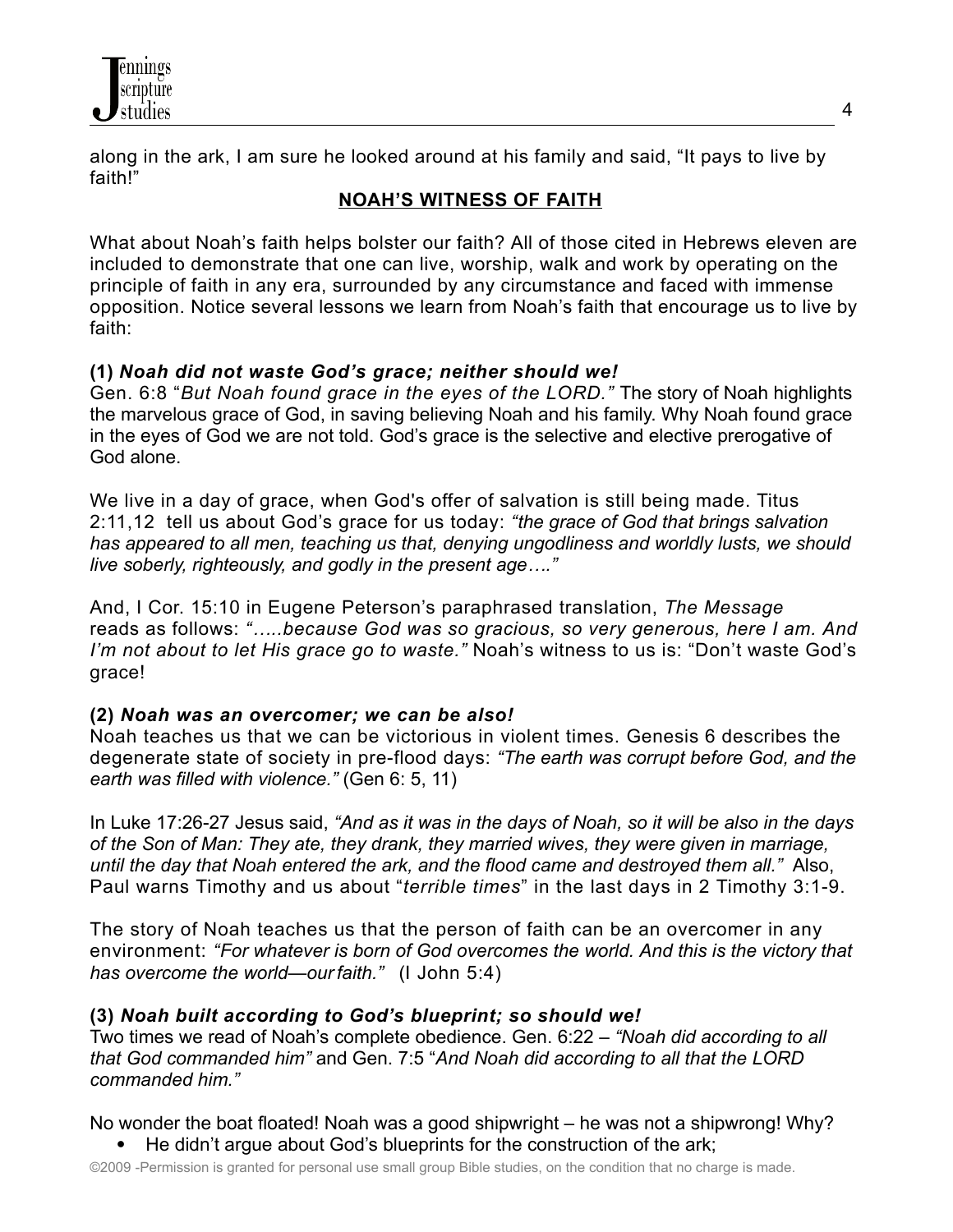

- He didn't alter God's blueprints;
- He adhered strictly to God's blueprints.

This was God's project - God was the architect, Noah was just the contractor. He knew that his and his family's salvation depended upon getting it right, therefore, he obeyed in every detail the Architect's plans.

God has a plan for our lives – let us follow Noah's example and be obedient in every matter. Romans 12:1,2 admonishes us in these words: *"I beseech you therefore, brethren, by the mercies of God, that you present your bodies a living sacrifice, holy, acceptable to God, which is your reasonable service. And do not be conformed to this world, but be transformed by the renewing of your mind, that you may prove what is that good and acceptable and perfect will of God."*

## **(4)** *Noah trusted God completely; so should we!*

Noah practiced what he preached. He responded to God's invitation to come into the ark. *"Then the LORD said to Noah, "Come into the ark, you and all your household"* (Gen. 7:1) *"So Noah, with his sons, his wife, and his sons' wives, went into the ark."* (Gen. 7:7)

For approximately 100 years Noah and his family has been preparing for this day. Now the "dead-line" (pun intended!) was near. What would they do? Linger and re-think moving into their new temporary home? No! There is no halting between two opinions; there was no hesitancy – they went into the ark.

Try putting yourself in Noah's sandals:

- the first and greatest cataclysmic event in the history of the world is about to take place;
- the only hope for him and his family to survive was to get into this huge box that had not been tested on a maiden voyage;
- He must share it with numerous creatures of all kinds;
- God has not told him how long they were to remain in the ark;
- The water was going to be deep;
- Noah had no assurance from God that it would not leak;
- They had no flotation devices such as life vests, life buoys or life boats;
- There were no navigational systems on board;
- Noah had no anchor;
- Noah had no steering apparatus to control the vessel or compass to indicate direction;
- Noah could not see where they were going.

They were in the ark for one year and ten days. It was a good thing that Noah and his family were not claustrophobic! Talk about faith - talk about trusting God!

Noah's faith was demonstrated when he entered into the Ark with his family. He was so confident about God's promise and power that he did not hesitate to enter into the Ark. It is one thing for Noah to obey God by building the Ark according to God's strict stipulations, but is quite another for him to walk into the Ark, entrusting his life and that of his loved ones to God's protection and provision.